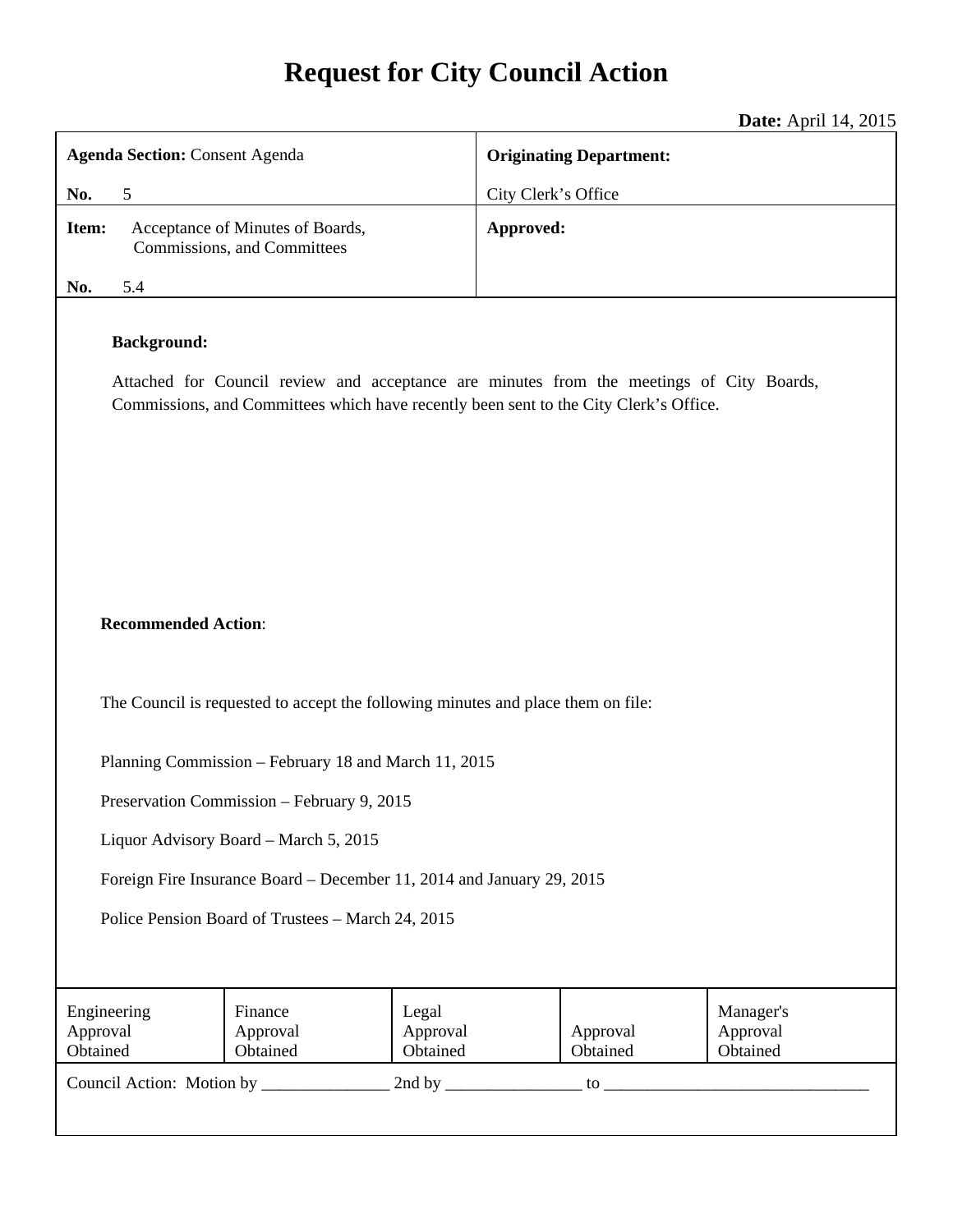

### **MINUTES**

# **Carbondale Planning Commission Wednesday, February 18, 2015 Room 108, 6:00 p.m. City Hall/Civic Center**

Mr. Anz called the meeting to order at 6:00 p.m.

**Members Present:** Grant, Loos, Anz, Field, Kang and Lilly

**Members Absent:** Barke, Schachel, Love and Bradshaw (ex-officio)

**Staff Present:** Wallace, Taylor

#### **1. Approval of Minutes:**

Mr. Grant moved, seconded by Mr. Kang, to approve the minutes for January 28, 2015.

\_\_\_\_\_\_\_\_\_\_\_\_\_\_\_\_\_\_\_\_\_\_\_\_\_\_\_\_\_\_\_\_\_\_\_\_\_\_\_\_\_\_\_\_\_\_\_\_\_\_\_\_\_\_\_\_\_\_\_\_\_\_\_\_\_\_\_\_\_\_\_\_\_\_\_\_\_\_

The motion to approve the minutes passed with a unanimous voice vote.

#### **2. Report of Officers, Committees, Communications**

None to Report

#### **3. Public Hearings**

**PC 15-07 - The City of Carbondale has requested a text amendment relative to bicycle** parking regulations.

Mr. Anz declared Public Hearing PC 15-07 open and asked Mr. Wallace to read the legal notice.

Mr. Wallace read the legal notice.

Mr. Anz asked Mr. Taylor to present the staff report.

Mr. Taylor, Planner for the City of Carbondale, was sworn in and read part A of the staff report.

Mr. Anz asked if there were any questions of staff.

Mr. Grant asked if someone could use the incentive allowance twice.

Mr. Wallace answered that the parking allowance is a one time incentive.

There was a discussion about the 5:2 parking incentive ratio.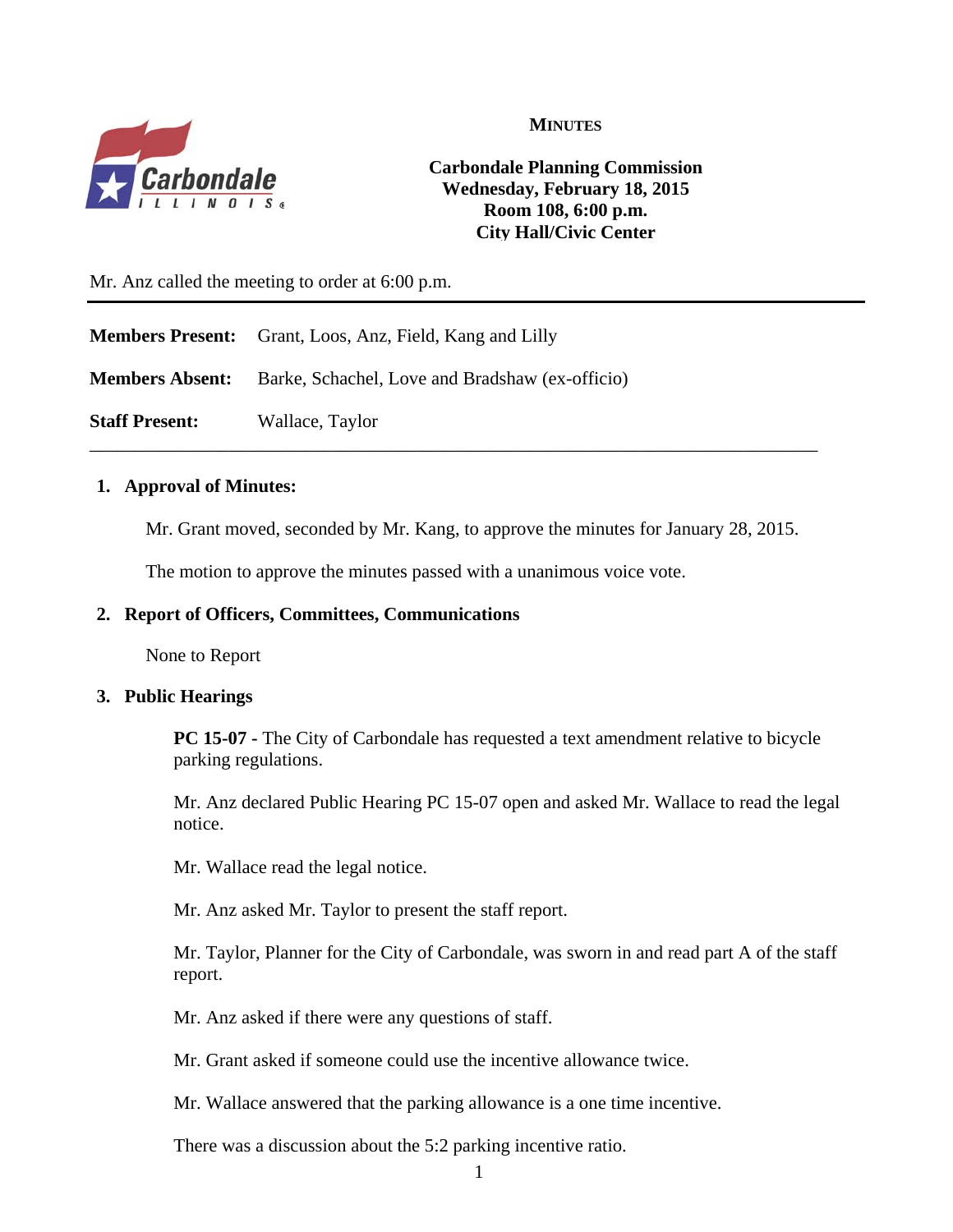Mr. Anz asked if there were any plans in the future for bicycle shelters.

Mr. Wallace answered that at this time there are not any plans.

Mr. Anz asked if there were any more questions from Commission to staff.

There were none.

Mr. Anz asked if anyone would like to speak in favor of the application.

No one spoke in favor.

Mr. Anz asked if anyone would like to speak in opposition of the application.

No one spoke in opposition.

Mr. Anz asked Mr. Taylor to complete the staff report.

Mr. Taylor read part B and C of the staff report, with a recommendation to approve PC 15- 07.

Mr. Anz asked if there were any questions for staff.

Ms. Field asked if this would be sufficient to get us the Bicycle Friendly Designation or if there are other things that staff is working on.

Mr. Wallace answered that the application is very extensive and that this is only one component that gives Carbondale additional points.

Mr. Grant asked about the requirements for a new development and if the 5 parking spaces as referenced in the incentive are in addition to what is already required of them.

Mr. Wallace replied correct.

Mr. Wallace also wanted to add that the 5 bicycle spaces was determined by the number of bikes held in a three loop bike rack, which is a standard rack and is commonly used in new developments.

There was a discussion about different types of the bike racks.

Mr. Anz asked if customized bike racks would be allowed.

Mr. Wallace answered that there is a provision in the new code that allows staff to approve additional designs as long as the rack meets the requirements.

Mr. Grant asked if the bicycle racks will be allowed to be on the right of way.

Mr. Wallace answered that the racks would be allowed on the right of way only if it is approved by the Public Works Director.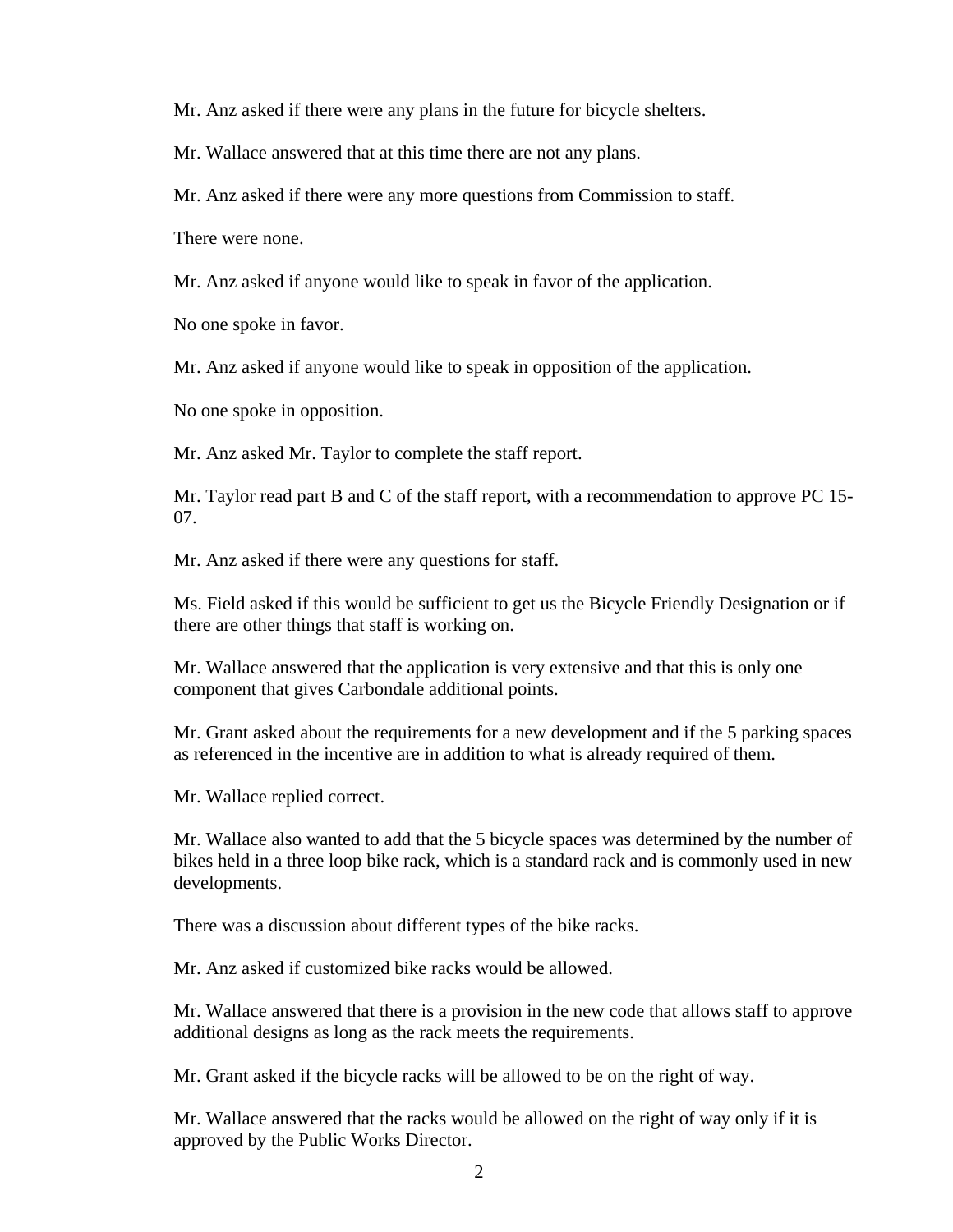Mr. Anz requested that the accessible spaces that are required be held to the higher number, if using the incentive drops the development to a lower requirement.

Mr. Wallace answered that a note can be added to hold the development to the higher number of accessible spaces.

Mr. Anz asked if there were any questions from anyone to anyone.

There were none.

Mr. Anz declared the Public Hearing closed at 6:26pm.

Mr. Kang moved, seconded by Mr. Loos, that the Commission accept as findings of fact Part A of the staff report for PC 15-07, no person spoke in favor of or in opposition.

The motion passed on a unanimous voice vote.

There was a general discussion regarding bicycle parking requirements in the BPR district.

Mr. Grant moved, seconded by Mr. Kang, that the Planning Commission recommend to City Council, they approve PC 15-07 as staff recommends with one change in regards to the bicycle parking requirement in the BPR district as follows:

If sufficient space is not available to ensure safe passage in accordance with the Illinois Accessibility Code, this requirement shall be waived

Roll Call Vote: Yes – 6 (Grant, Loos, Anz, Field, Kang, Lilly)  $No - 0$ 

Mr. Wallace announced that PC 15-07 will go to Council on March 24, 2015.

**PC 15-08 - The City of Carbondale has requested a text amendment relative to the legal** definition of Extended Stay Hotel/Unit.

Mr. Anz declared Public Hearing PC 15-08 open and asked Mr. Wallace to read the legal notice.

Mr. Wallace read the legal notice.

Mr. Anz asked Mr. Taylor to present the staff report.

Mr. Taylor, Planner for the City of Carbondale, was sworn in and read part A of the staff report.

Mr. Anz asked if there were any questions of staff.

Mr. Grant asked how the square footages were being determined.

Mr. Kevin Baity, City Manager for the City of Carbondale, answered that the square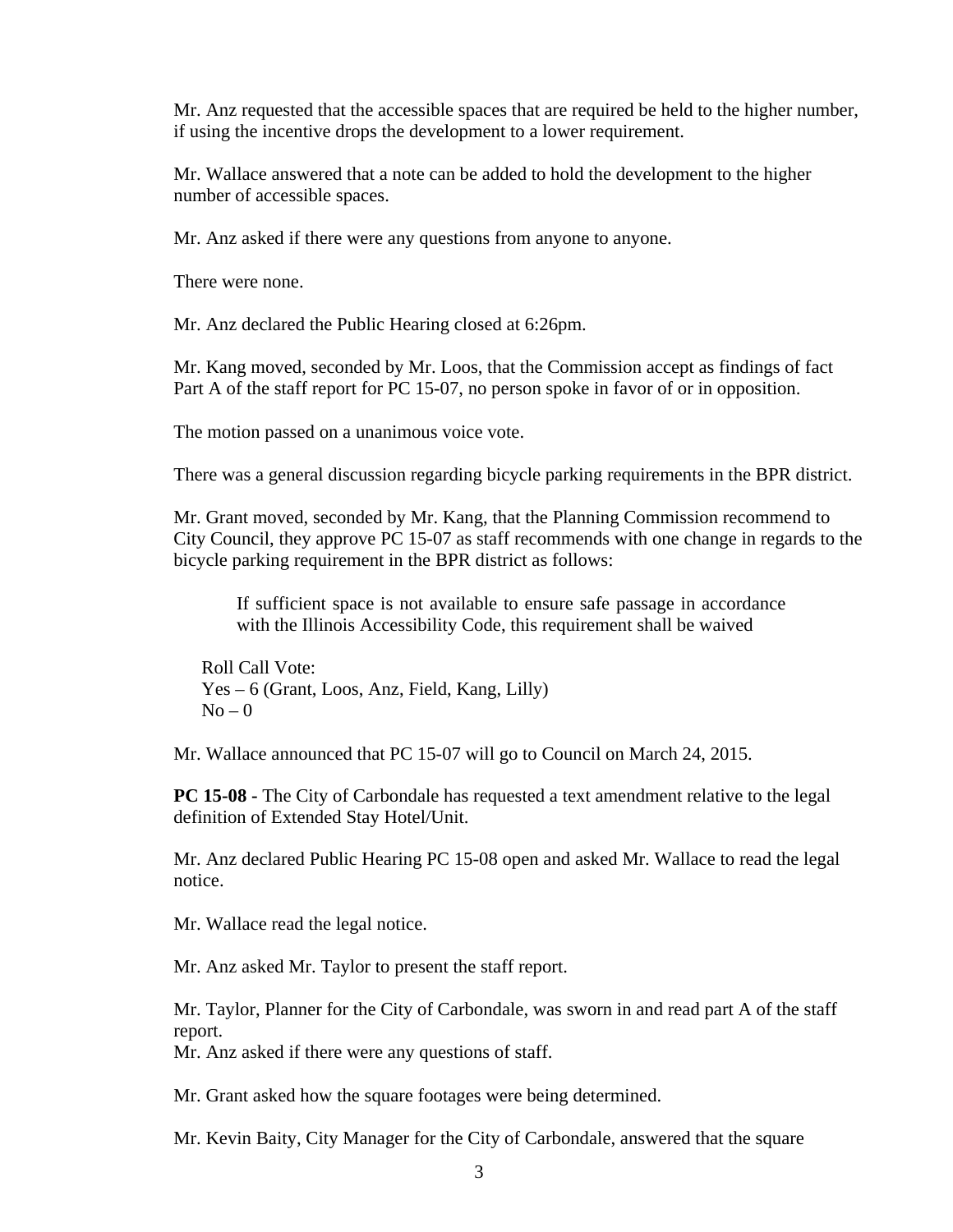footage was based on the current occupancy standards in the Residential Building Code.

Mr. Grant asked Mr. Baity if the maximum allowed occupants would go up to three unless it is a very large room then it would fall under the definition of a dormitory.

Mr. Kevin Baity answered that he believes so, yes.

Mr. Wallace explained that a dormitory in the code is described with a central kitchen for the use of multiple rooms and with an extended stay hotel you would need to supply a kitchenette per room.

Mr. Grant asked about responsibilities of cleaning the facilities.

Mr. Wallace answered that housekeeping should be provided by the facility for the overall cleanliness of the unit.

Mr. Grant asked for clarification that the bathroom for an extended hotel room would be in the room and not a community bathroom.

Mr. Wallace explained that a dormitory may have a shared bathroom but with an extended stay room the facility would be required to have a bathroom in each unit.

Mr. Anz asked if anyone would like to speak in favor of the application.

No one spoke in favor

Mr. Anz asked if anyone would like to speak in opposition of the application.

Mr. Chennakesavula, manager of Royal Plaza Inn, asked how this would affect his business for his regular customers that come to stay at his hotel weekly, monthly and seasonally; and if they change to an extended stay hotel if they would still be allowed to have daily customers.

Mr. Wallace answered that the Royal Plaza Inn would not have to change all the rooms to extended stay rooms they would have the option to have both types of rooms on their property.

Mr. Chennakesavula stated the Royal Plaza Inn is willing to comply with any changes, now that they know more information about the updated proposed code.

Mr. Anz asked if anyone else would like to speak in opposition.

There was no one.

Mr. Anz asked if any commission members would like to question any persons in opposition.

There was a brief discussion between Mr. Chennakesavula and Mr. Grant about his property and possible future changes.

Mr. Anz asked Mr. Taylor to complete the staff report.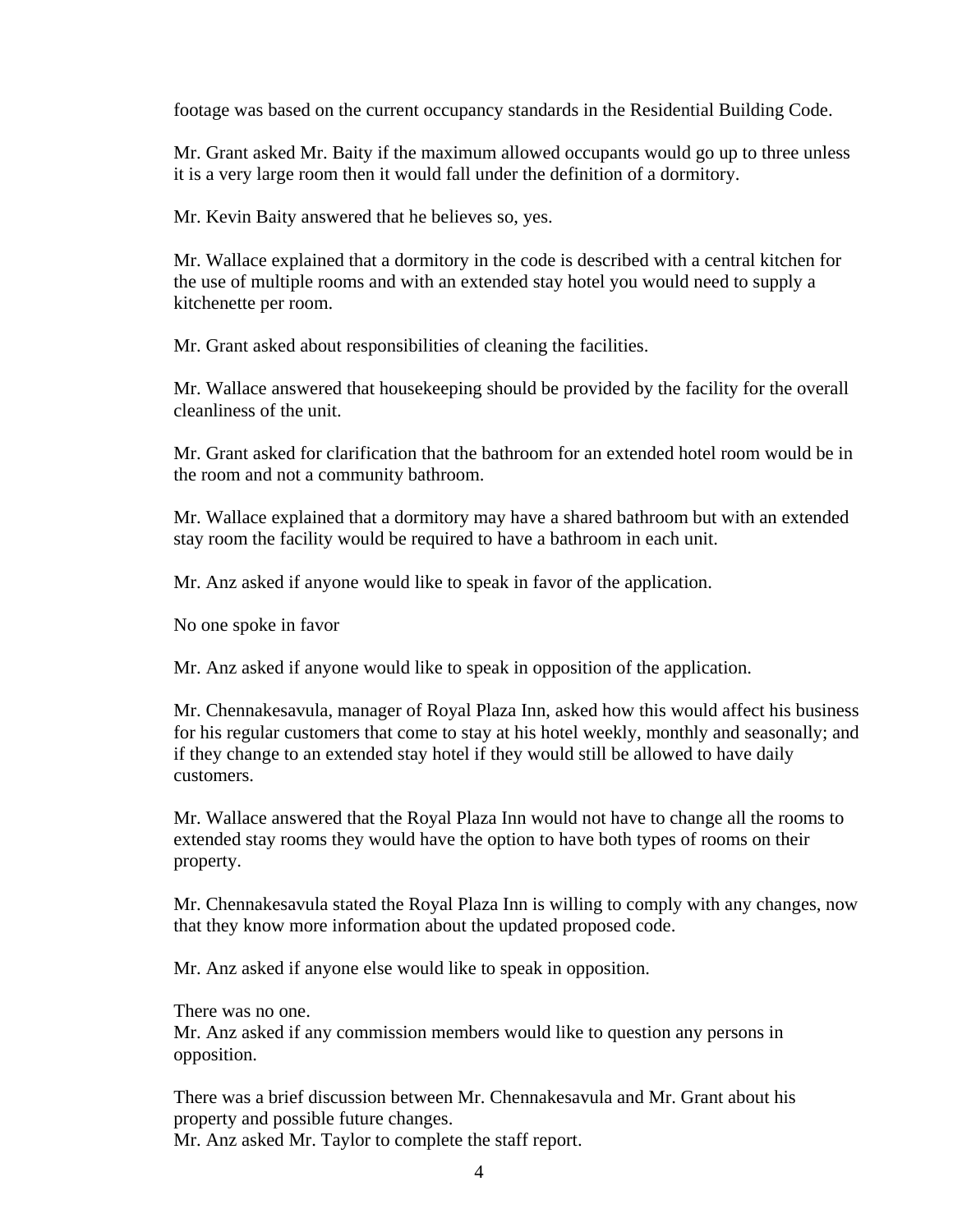Mr. Taylor read part B and C of the staff report, with a recommendation to approve PC 15-08.

Mr. Anz asked if there were any questions for staff.

There were none

Mr. Anz asked if there were any questions from anyone to anyone.

There was a brief discussion regarding dormitories.

Mr. Anz asked if there were any more questions to anyone from anyone.

There were none.

Mr. Anz declared the Public Hearing closed at 7:00pm.

Mr. Kang moved, seconded by Ms. Lilly, that the Commission accept as findings of fact Part A of the staff report for PC 15-08, no person spoke in favor of or in opposition to and one person asked general questions about the change.

The motion passed on a unanimous voice vote.

Mr. Kang moved, seconded by Ms. Lilly, that the Planning Commission recommend to City Council, they approve PC 15-08.

Roll Call Vote: Yes – 6 (Grant, Loos, Anz, Field, Kang, Lilly)  $No - 0$ 

Mr. Anz announced that PC 15-08 will go to Council on March 3, 2015.

#### **4. Old Business**

None

#### **5. New Business**

**A.** City Council Agenda for February 10, 2015

Mr. Wallace reviewed the City Council meeting, related to Planning.

#### **6. Citizen Comments or Questions**

None

# **7. Adjournment**

Mr. Anz adjourned the meeting at 7:10 p.m.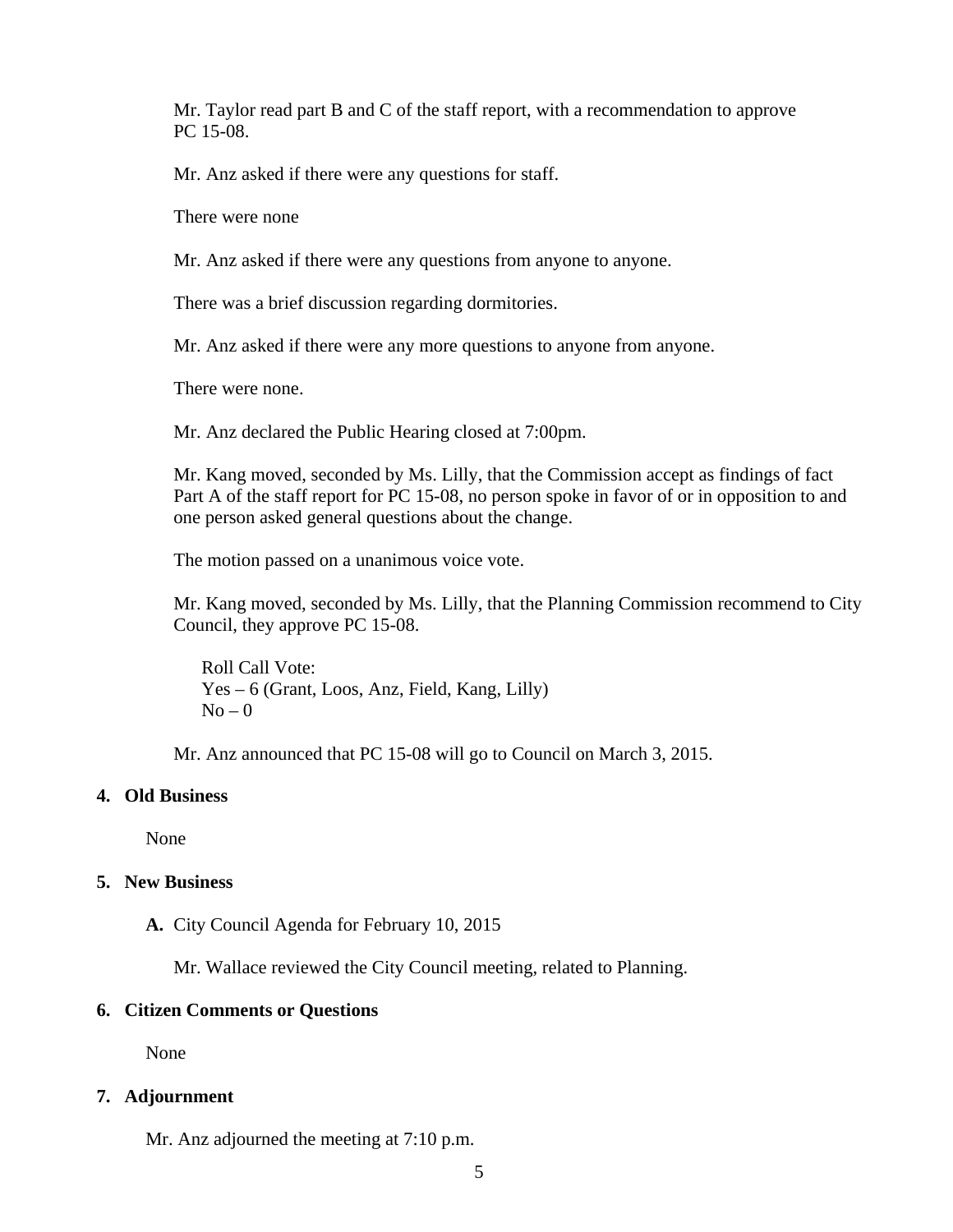

**MINUTES**

# **Carbondale Planning Commission Wednesday, March 11, 2015 Room 108, 6:00 p.m. City Hall/Civic Center**

Mr. Anz called the meeting to order at 6:00 p.m.

| <b>Members Present:</b> | Barke, Grant, Anz, Field, Schachel, Kang, Lilly, Love and<br>Bradshaw (ex-officio) |  |
|-------------------------|------------------------------------------------------------------------------------|--|
| <b>Members Absent:</b>  | LOOS                                                                               |  |
| <b>Staff Present:</b>   | Wallace, Sergeev                                                                   |  |

# **1. Approval of Minutes:**

Ms. Lilly moved, seconded by Mr. Love, to approve the minutes for February 18, 2015 as amended.

The motion to approve the minutes passed with a unanimous voice vote.

# **2. Report of Officers, Committees, Communications**

None to Report

# **3. Public Hearings**

**PC 15-09** – City of Carbondale is requesting a rezoning from PA, Professional Administrative Office, BPL, Planned Business, and R-3, High Density Residential, to SB, Secondary Business, for several properties in the 300 block of East Walnut Street.

Mr. Anz declared Public Hearing PC 15-09 open and asked Mr. Wallace to read the legal notice.

Mr. Wallace read the legal notice.

Mr. Anz asked Ms. Sergeev to present the staff report.

Ms. Sergeev, Planner for the City of Carbondale, was sworn in and read part A and B of the staff report.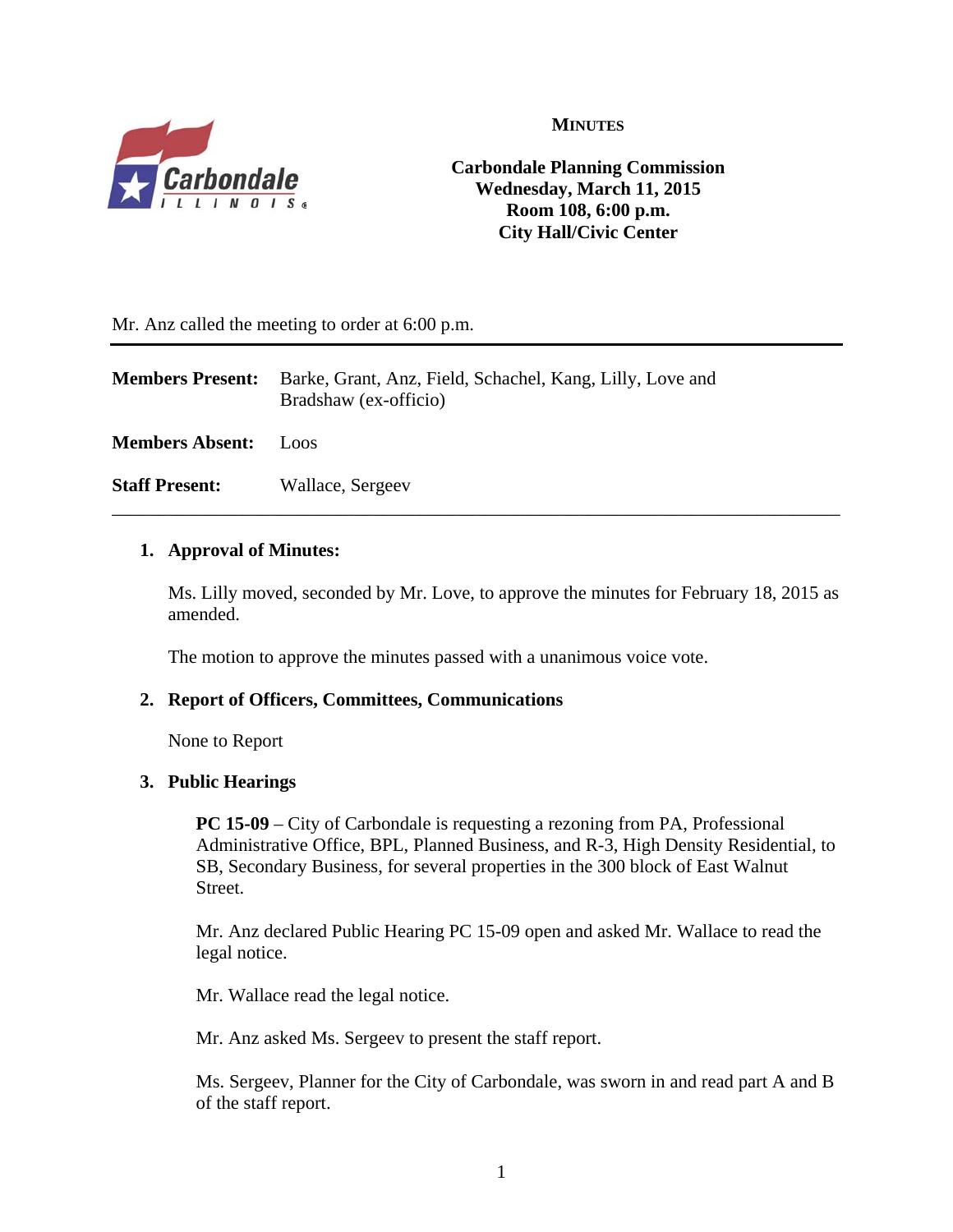Mr. Anz asked if there were any more questions from Commission to staff.

There were none.

Mr. Anz asked if anyone would like to speak in favor of the application.

No one spoke in favor.

Mr. Anz asked if anyone would like to speak in opposition of the application.

Mr. Shariati, Rock Hill Baptist Church, asked what the difference is between the old zoning and new zoning district and what would be allowed to go up in the area or affect their property value.

Mr. Wallace answered by explaining the differences between the current zoning districts and the proposed zoning district. He also explained that this zoning would create a cohesive zoning district in the area.

Mr. Anz asked if commission had any questions for those in opposition.

Mr. Grant asked Mr. Shariati opposed to PC 15-09 or if he was just seeking information.

Mr. Shariati said that he was seeking information and was indifferent to PC 15-09.

Mr. Anz asked Ms. Sergeev to complete the staff report.

Ms. Sergeev read part C and D of the staff report, with a recommendation to approve PC 15-09.

Mr. Anz asked if there were any questions for staff.

There were none.

Mr. Anz asked if there were any questions from anyone to anyone.

There were none.

Mr. Anz declared the Public Hearing closed at 6:19pm.

Mr. Barke moved, seconded by Ms. Lilly, that the Commission accept as findings of fact Part A and B of the staff report for PC 15-09, one person spoke as indifferent.

The motion passed on a unanimous voice vote.

Mr. Barke moved, seconded by Ms. Lilly, that the Planning Commission recommend to City Council, they approve PC 15-09.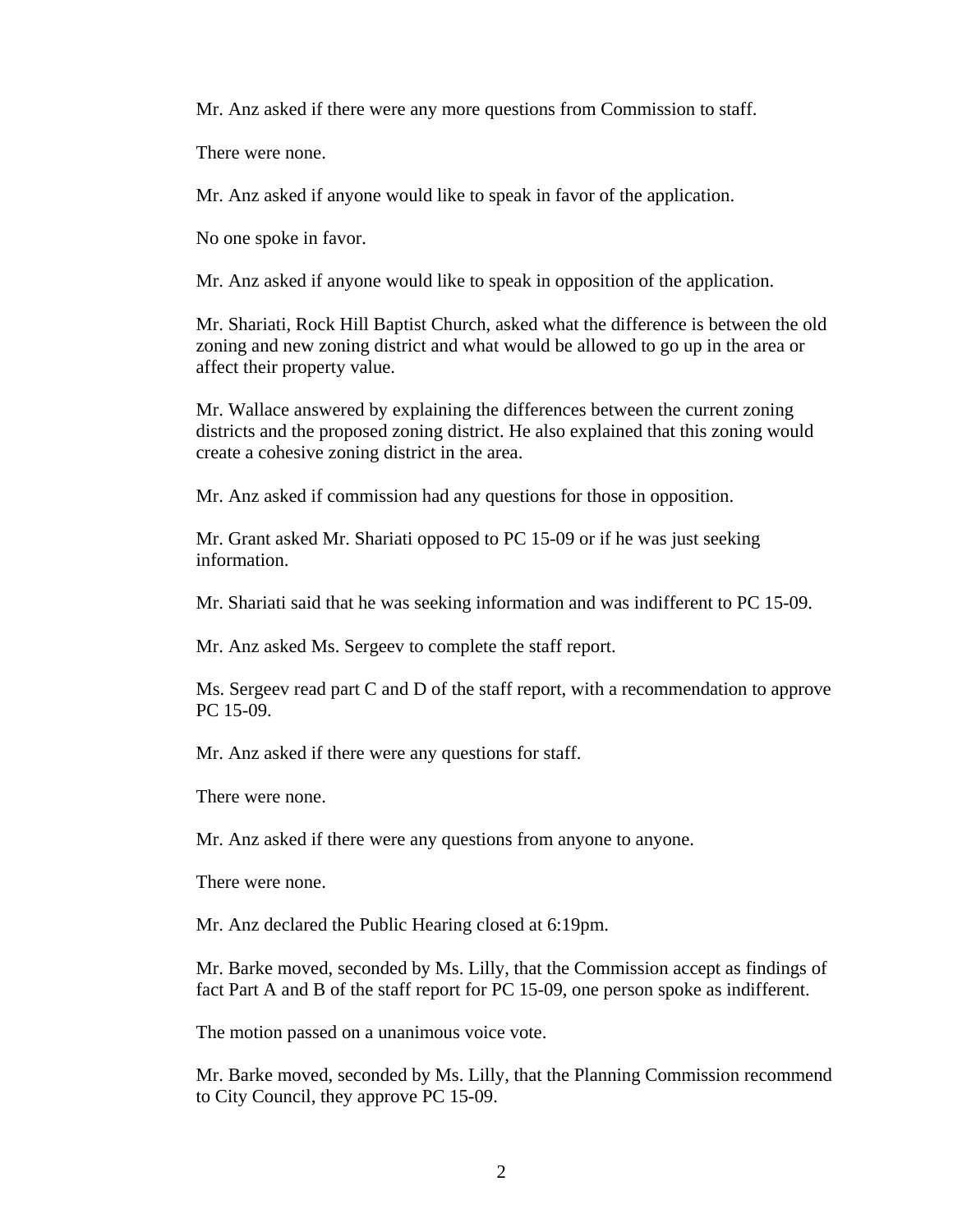Roll Call Vote: Yes – 8 (Barke, Grant, Anz, Field, Schachel, Kang, Lilly, Love)  $No - 0$ 

Mr. Wallace announced that PC 15-09 will go to Council on March 24, 2015.

# **4. Old Business**

None

# **5. New Business**

**A.** Request to initiate a text amendment to allow micro-breweries, micro-distilleries and wineries in the LI, Light Industrial, and GI, General Industrial.

Mr. Wallace gave a brief explanation about the request to allow micro-breweries, microdistilleries and wineries in the LI, Light Industrial, and GI, General Industrial.

**B.** Mr. Barke moved, seconded by Ms. Lilly, for the planning staff to bring forward a staff report pertaining to a text amendment allowing micro-breweries, micro-distilleries and wineries in the LI, Light Industrial, and GI, General Industrial.

The motion was approved with a unanimous voice vote.

**C.** City Council Agenda of March 3, 2015.

Ms. Bradshaw reviewed the City Council meeting, related to Planning.

# **6. Citizen Comments or Questions**

None

# **7. Adjournment**

Mr. Anz adjourned the meeting at 6:30 p.m.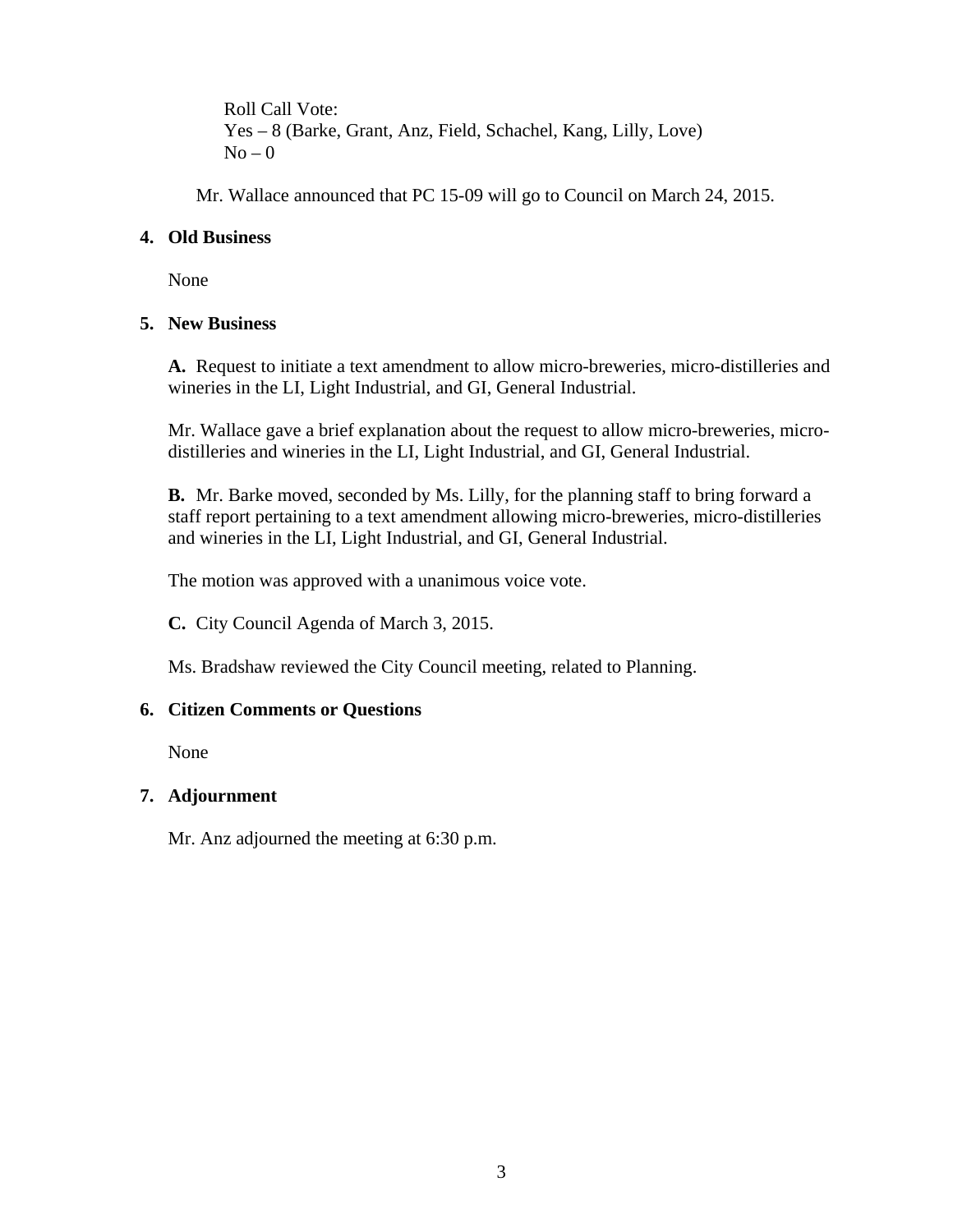

# **MINUTES**

**Preservation Commission Monday, February 09, 2015 City Hall/Civic Center – 7:00 p.m***.*

1. **Roll Call:** Mr. Parkinson called the meeting to order at 7:00p.m.

**Members Present:** Parkinson, Comparato, Doherty, Ittner, Sigler, Van Awken and Benedict

**Members Absent:** Clark, Jackson

**Staff Present:** Sergeev

**Guests:** Lee Fronabarger

2. **Approval of Minutes:** Mr. Sigler moved, seconded by Mr. Van Awken, to approve the minutes of January 12, 2015 as amended by Ms. Ittner.

The motion to approve the minutes passed with a unanimous voice vote.

# 3. **Communication and Reports:**

a) Educational and Technical Assistance Committee

Ms. Ittner gave the Commission an Oral History update covering the three following topics.

- John Cherry Integration recoding is being transcribed
- Helen Tenney Naumer CD is at Morris Library and is now in the City files
- Master list of all histories on file at City, SIU Special Collections is up to date

Ms. Ittner also informed the Commission of Carbondale Remembered Oral History Collection on line at:

http://collections.carli.illinois.edu/cdm4/index\_sic\_oralhis.php?CISOROOT=/sic\_oralhis

b) Nomination and Hardship Committee

Nothing to Review

c) Work Plan Committee

Nothing to Review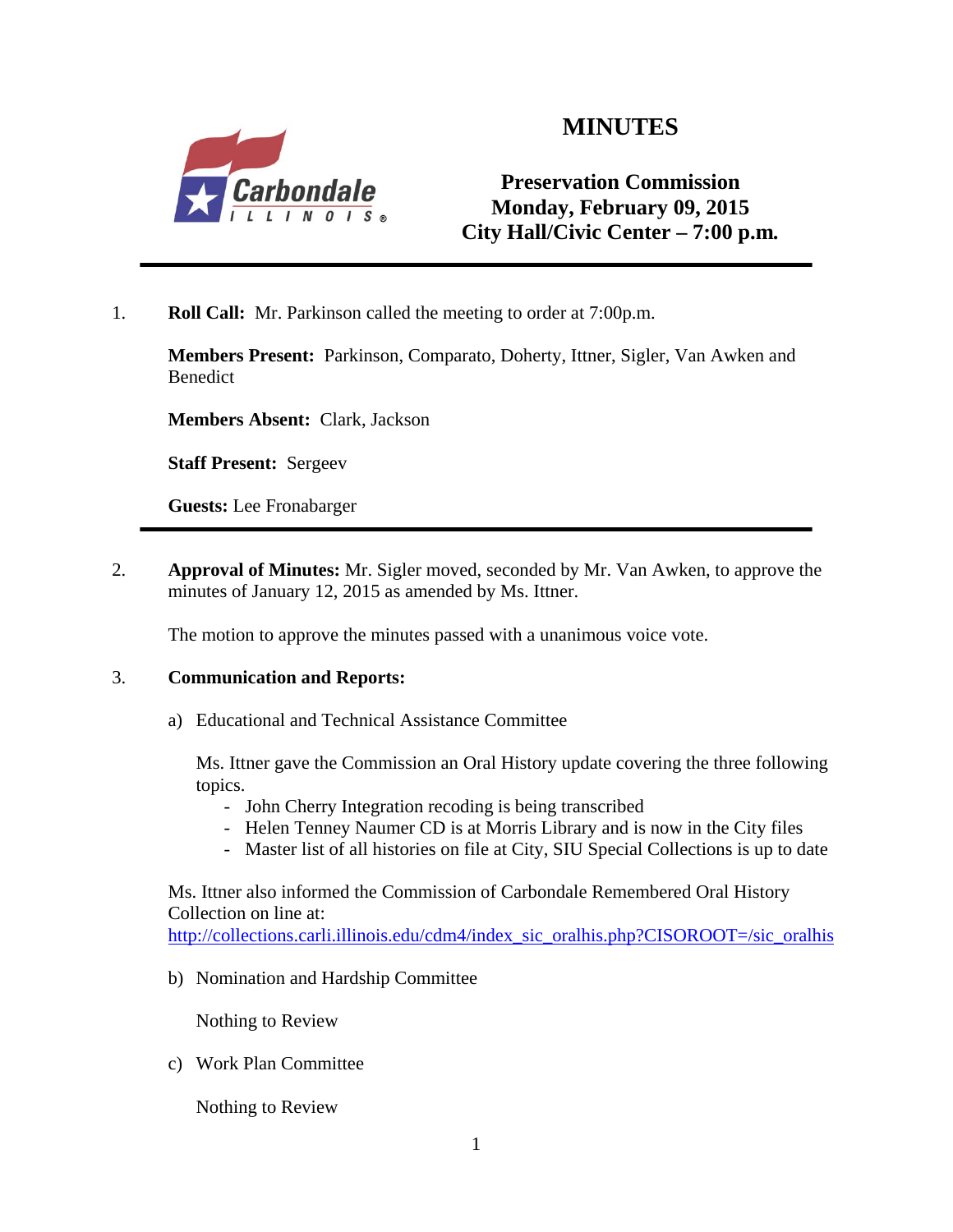d) Certificate of Appropriateness Committee

Nothing to Review

e) Downtown Advisory Committee Report

Nothing to Review

# 4. **Old Business:**

a) Historic Preservation Award Program

Ms. Sergeev stated that they have not received any nominations yet and that she has sent an application to the Bucky Dome and Virginia building. She has heard back from the Bucky Dome and they are planning on applying. Ms. Sergeev also mentioned that she sent a media notice asking for recommendations.

b) Main Street and Preservation Conference Discussion

Ms. Ittner asked when registration is scheduled.

Ms. Sergeev answered that she was wanting on confirmation but she believed registration would be open on June  $23<sup>rd</sup>$  from 5:00pm-8:00pm and also June  $24<sup>th</sup>$  from 8:00am – 9:00am.

Ms. Ittner starts a discussion about setting up a fuzzy board for the conference.

It is decided to table what will be displayed on the fuzzy board until the April or May meeting.

Ms. Ittner updated the Commission about her walking tour of the Old Campus for the 2015 Main Street and Preservation Conference.

# 5. **New Business:**

a) Founders Day Celebration Discussion

Mr. Parkinson asked Mr. Fronabarger to come forward and express what he would like to see come from a Founders Day

Mr. Fronabarger stated that he would like to see a Founders Day start in 2016. He suggested showcasing the history of Carbondale as well as its founders. He also stated that he would like to see the younger citizens of Carbondale get involved. Mr. Fronabarger added that he has spoke to Ms. Laura Chamness about reserving a few rooms at the Civic Center and that he would be willing to fund that part of the event.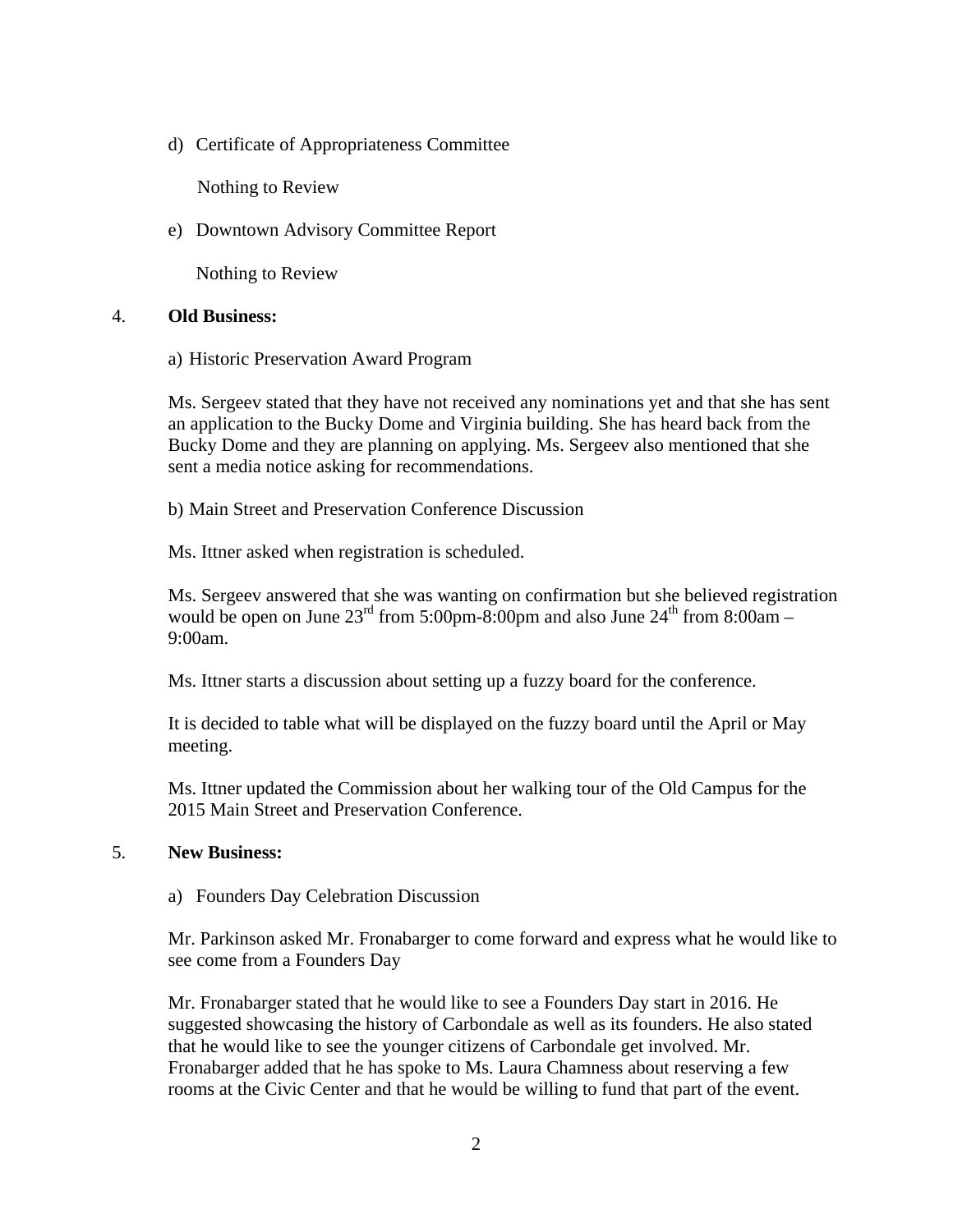Mr. Parkinson suggested that there should also be information added about the famous people who have lived among us in Carbondale.

Mrs. Ittner agreed that a show and tell presentation would be nice for the first Founders Day.

Mr. Parkinson stated that he would like to start the process of forming a Founders Day Committee and begin to start reaching out the community for help in forming the committee. He added that he would like to use the May 2015 meeting to focus on developing plans for a Founders Day.

# 6. **Comments by the Public, Commission Members or Staff:**

There was a discussion about rezoning historic landmarks and property by creating a historic landmark zoning district through the City of Carbondale.

Ms. Sergeev updated the Commission on repairs being done to repair structure problems at the Downtown Pavilion and the building of a retaining wall at Woodlawn Cemetery.

Mr. Parkinson announced that he will not be running for Preservation Commission again he added that he plans to fulfill his current term to October.

# 7. **Adjournment:**

Mr. Parkinson adjourned the meeting at 7:55 p.m.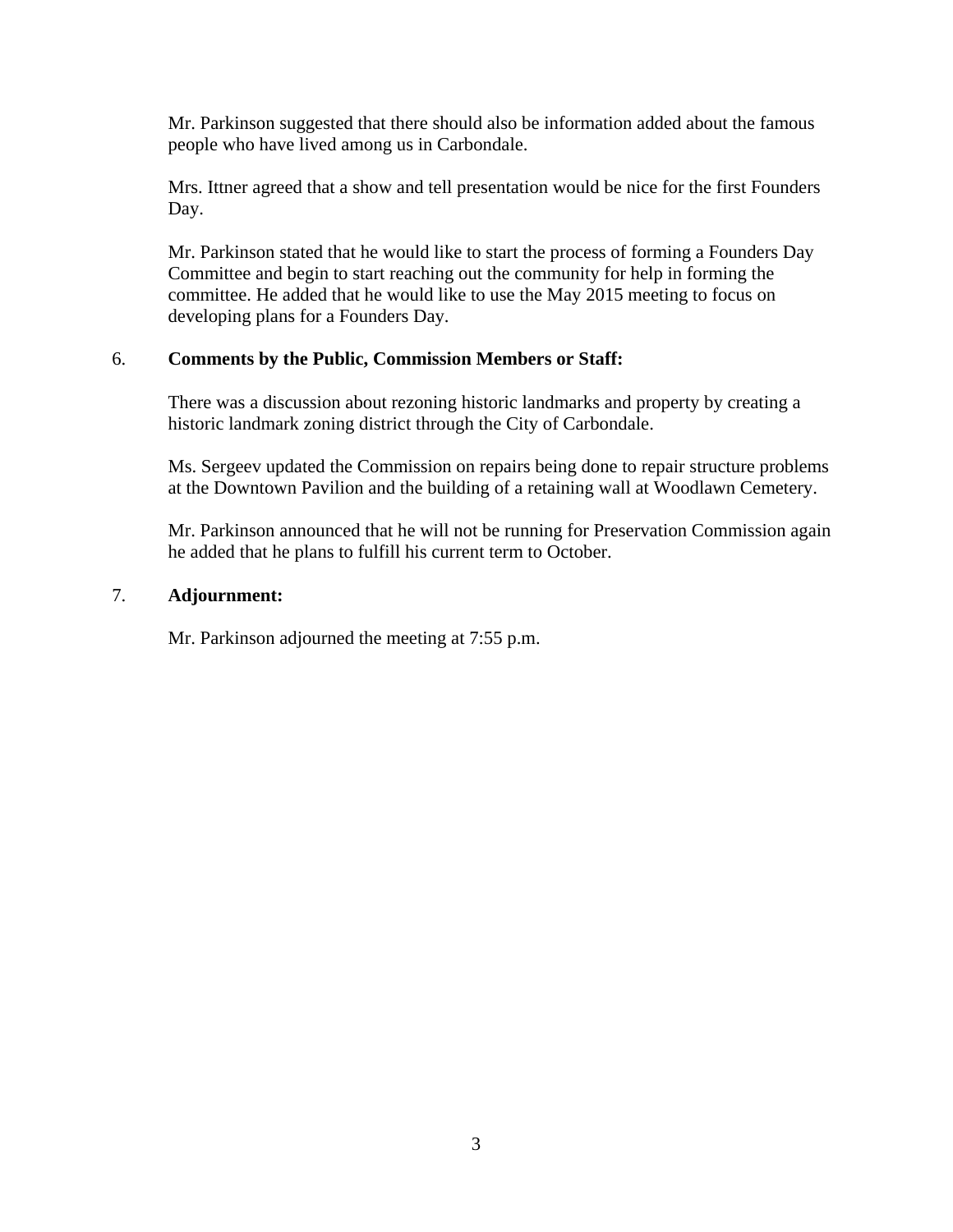

The City of Carbondale's Liquor Advisory Board held a meeting on Thursday, March 5, 2015, in Room 103 of the Carbondale Civic Center, 200 South Illinois Avenue. Chairman Robinson called the meeting to order at 5:30 p.m. with the following-named members of the Board present/absent:

# **1. Roll Call**

Present: Steve Payne, Tasis Karayiannis, Joyce Webb, David Cisco, and Mark Robinson

#### Absent: John Mills (excused) (One Vacancy)

New Board member Ryan Gougis was introduced to the Board, but indicated that he would not be voting this evening.

A quorum was available to take action on the agenda items. City Staff present for the meeting included City Clerk Jennifer Sorrell, Fire Chief John Michalesko, and Interim Police Chief Jeff Grubbs

# **2. Approval of Minutes**

D. Cisco moved, T. Karayiannis seconded, to approve the minutes, with a correction to the roll call, from February 5, 2015. All voted aye. Motion declared carried.

# **3. Application to transfer an existing Class A2 liquor license (Restaurant - all alcoholic liquors) from Nytefire Ventures, LLC, d/b/a Underground Barrel Room & Grill, at 717 South University Avenue to Krazy Venture, LLC**

Mark Kelly, Sam Stokes, and T. J. Martin were present to respond to questions from the Board. Mr. Kelly noted that the current owners were considering closing and the group collectively decided that they could hire the right individuals to run the business. He noted there is a lot of foot traffic through the area. Mr. Kelly stated that the current owner put a lot of work into the business, but did not want to continue doing it.

T. Karayiannis noted he had been in the restaurant and it was busy, so he wondered why the current owner wanted to close. Mr. Kelly indicated that there were unspecified personal challenges.

D. Cisco noted a discrepancy in the item summary and the application as to the classification of license being transferred. The Clerk noted that the application was corrected earlier that day and that the license being transferred is a Class A2.

M. Robinson stated it was nice to see people from Carbondale applying for a license.

D. Cisco moved, T. Karayiannis seconded, to approve the transfer of a Class A2 liquor license from Nytefire Ventures, LLC, d/b/a Underground Barrel Room & Grill, to Krazy Venture, LLC, pending receipt of all outstanding items. VOTE: All voted aye. Motion declared carried.

M. Kelly asked a few questions regarding the next step in the approval process to which the Board responded. T. Karayiannis asked if the location is currently open and M. Kelly responded that it is open by management, not by the applicants, but being directed by the applicants. D. Cisco noted that a noise ordinance for beer gardens might be forthcoming and asked the applicants about how that would affect their entertainment in the beer garden. M. Kelly noted that the beer garden is shared with Blend and that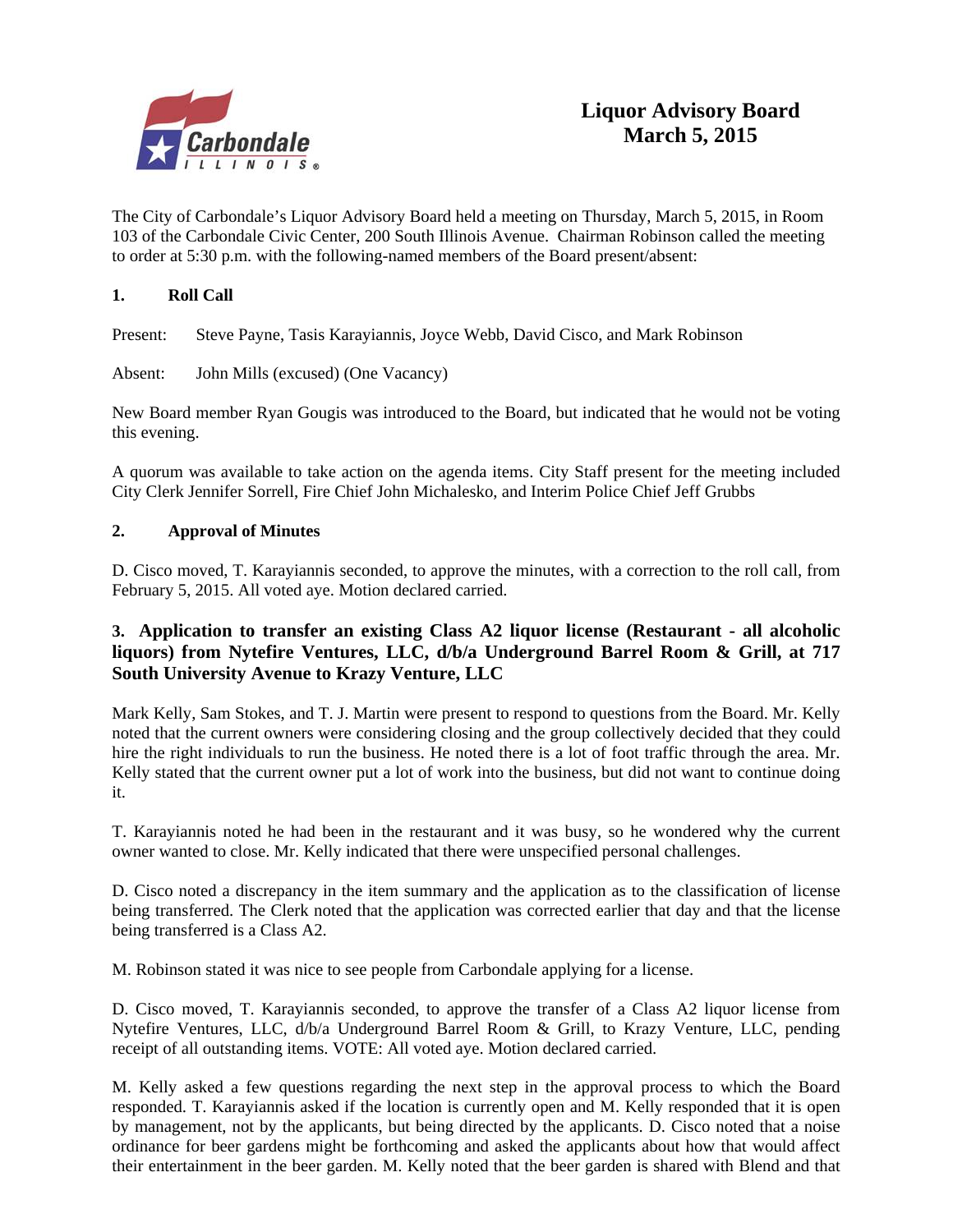their goal is to have easy listening outdoors, such as a two-person jazz ensemble. He stated that they had no interest in loud music. M. Robinson commented on the new residential construction nearby which could impact their business. Interim Chief Grubbs asked the applicants to provide him with their contact list for after-hours contacts so that it could be entered into their database.

# **4. Application for a Class B3 liquor license (Video Gaming Establishment with On-Premises Consumption) for SOILL Adventure, LLC d/b/a Lacey's Place at 715 North Giant City Road**

Ting Ni was present to respond to the questions from the Liquor Advisory Board. She indicated that she is a local Dairy Queen franchise operator and her friend had informed her that Carbondale was issuing a B3 license. She had at one time considered joining this friend's businesses in Champaign, which are Lacey's Place establishments, but due to other business circumstances was not able to do so. Ms. Ni stated that when he brought this up to her as an opportunity in Carbondale, she said sure, filled out an application to see if she could obtain the license and open a location near Fujiyama. M. Robinson asked if it was right next to Fujiyama and Ms. Ni indicated is was next to Moe's. M. Robinson asked which Dairy Queen establishments she owned and she stated she owns Pinckneyville Dairy Queen and is building one in Du Quoin.

M. Robinson asked the applicant what made her want to get into the gambling business and Ms. Ni stated that Asians really like to gamble and she knows the profit margin in the gambling industry. She noted that she has been in the food industry her whole life and that this might be an avenue for her to exit the restaurant business.

M. Robinson noted that Carbondale was saturated with video gaming and asked Ms. Ni what would make customers come to her business instead of the other gaming venues. She stated it would be a high-end gaming café and M. Robinson responded that that's what they all say. Ms. Ni stated that Nikki's Place referred to itself as a high-end café, but is a plain room with machines. She suggested the customer wants to feel warm and comfortable, with artwork, to spend a couple of hours playing. M. Robinson stated that wall hangings were not the business model; that the business model was to take money away from poor people. He pressed again as to how her business model differed. Ms. Ni commented that the locations in Carbondale are not specialty stores in restaurants. M. Robinson replied that they are in any place you want to put them, including a bakery. Ms. Ni indicated that she was aware of that and that the location is not very busy due to the appearance. M. Robinson stated that it wasn't busy because the market is already saturated. Ms. Ni and Mr. Robinson compared the saturation and population of Champaign and Springfield to that of Carbondale. Ms. Ni acknowledged that while she did not have as much information about the business as she should, her friends from Champaign who have several successful businesses, would be coming down to help her. She stated it was important to have a cozy environment where you want to spend a couple of hours talking with your friends and playing the machines. She offered the comparison of a restaurant where the exact same food is sold for the same price, but because she offers a better environment and service, her business does better. M. Robinson commented that Dairy Queen has more going on than gaming establishments who suck the life out of people. For a time, Mr. Robinson commented on his personal objection to this industry and Ms. Ni responded to those objections.

D. Cisco asked if people placed money in the machines or if they used tokens. Ms. Ni stated that you place cash into a machine which prints out a voucher, the voucher is inserted into the machine, when done the voucher is then inserted into another cash machine which redeems the voucher. D. Cisco then asked if she would lease the machines and Ms. Ni replied that you must lease them from a video gaming operator. Mr. Cisco then asked if she wouldn't prefer going into the machine leasing business. Ms. Ni replied that you have to know how to get into this business, how to get your foot into the door. T. Karayiannis commented on the cost of the machines.

T. Karayiannis, D. Cisco, and M. Robinson discussed the video gaming business and video gaming license as a whole. The Clerk noted the cap of five on the B3 license. Much of the discussion occurred simultaneously.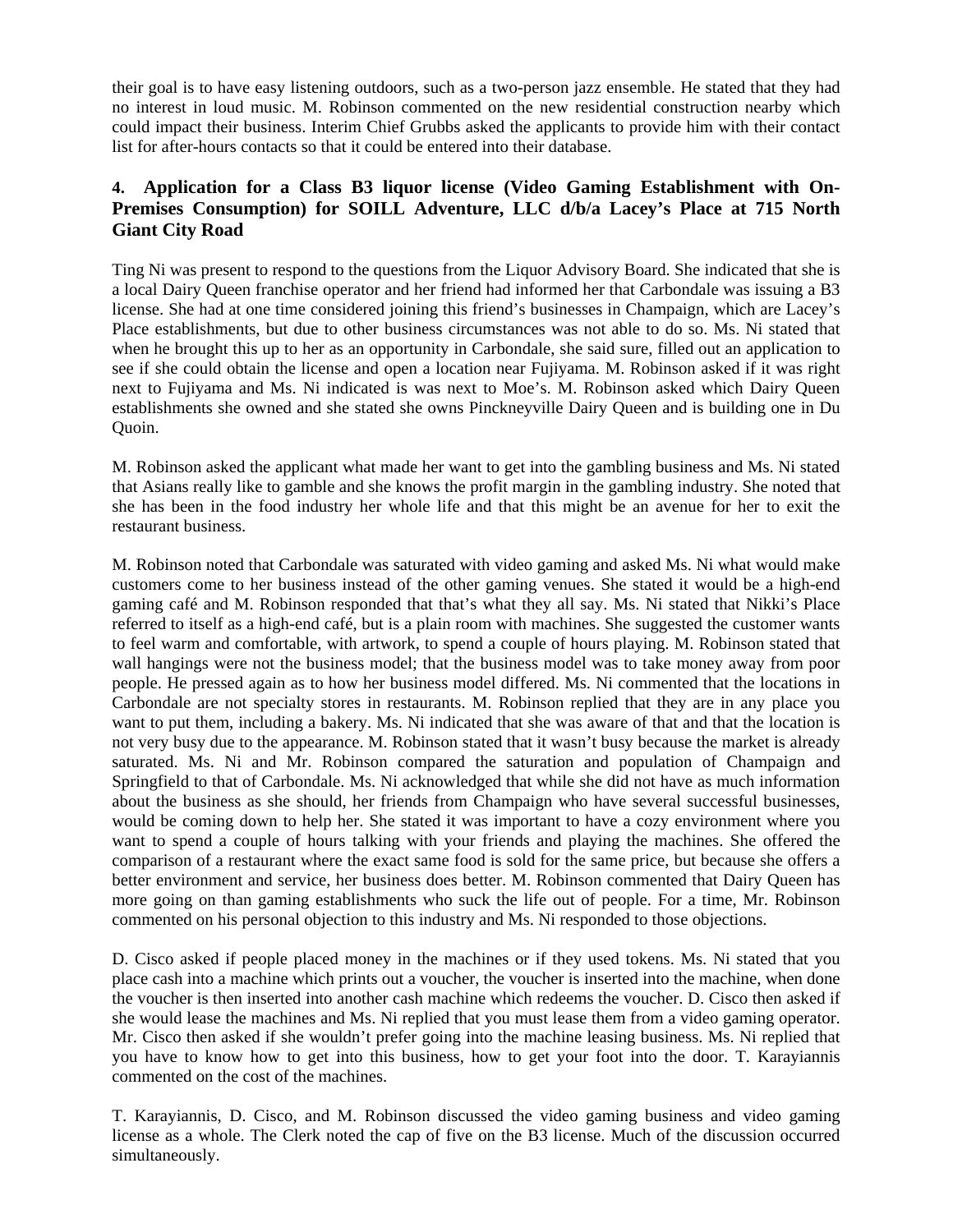D. Cisco commented on the applicant being local and M. Robinson remarked on being surlier with her than with others. Ms. Ni noted that she does not live in Carbondale, but that she has friends who do who will be running the store. In response to comments about gambling taking money from poor people's pockets, she stated that she would not be them do so. She remarked that they can come in with ten dollars, have a drink, spend time and leave, and then compared it to buying a lottery ticket, noting that there is a limit that they have to set. She also compared it to someone choosing to spend \$30 at Dairy Queen when they could buy twice as much from a grocery store. Chief Grubbs stated that his thinking was in line with Mr. Robinson, that Ms. Ni is a very good applicant, and not that there was anything to necessarily preclude it, but asked the Board to consider 2-4-5, as to whether to issue the license. He encouraged the Board to take a look at the section, specifically as it relates to it being in the heart of the east side business district, not that anything there calls for a specific denial. T. Karayiannis commented that the applicant made good arguments and that there was nothing to prevent the issuance of the license. He noted that as long as there was a license available, he did not see why she should not have it.

T. Karayiannis moved, J. Webb seconded, to approve a Class B3 liquor license for SOILL Adventure, LLC d/b/a Lacey's Place at 715 North Giant City Road, pending receipt of all outstanding items. VOTE: Ayes: Tasis Karayiannis, Joyce Webb, and David Cisco. Nays: None. M. Robinson abstained. Motion declared carried.

#### **5. Liquor Advisory Board Comments**

Chief Grubbs noted that in the previous set of minutes where he indicated during the last meeting that there were two reports relating to eighteen year-olds in Sidetracks which should have read two that were not in violation or associated with the bar, to the extent that they should not be counted against the bar. He stated that the bar took the enforcement action and called the police because of the eighteen year-olds. The Clerk indicated she would have to go back and review the audio. M. Robinson indicated that it would be noted in this set of minutes and that he appreciated the clarification.

T. Karayiannis commented that as long as there are five licenses and that is what the City wants to do, he did not see how the Board could do anything but go along with it, so long as the application complies with everything. M. Robinson stated that Ms. Ni was a refreshing applicant acknowledging the impact of the video gaming.

Mr. Gougis gave a more in-depth introduction to himself discussing his education, internship, and community involvement.

\_\_\_\_\_\_\_\_\_\_\_\_\_\_\_\_\_\_\_\_\_\_\_\_\_\_\_\_\_\_\_\_\_ \_\_\_\_\_\_\_\_\_\_\_\_\_\_\_\_\_\_\_\_\_\_\_\_\_\_\_\_\_

#### **6. Citizens' Comments**

None.

# **7. Adjournment**

Meeting adjourned at 6:35 p.m.

Jennifer R. Sorrell, City Clerk Date Approved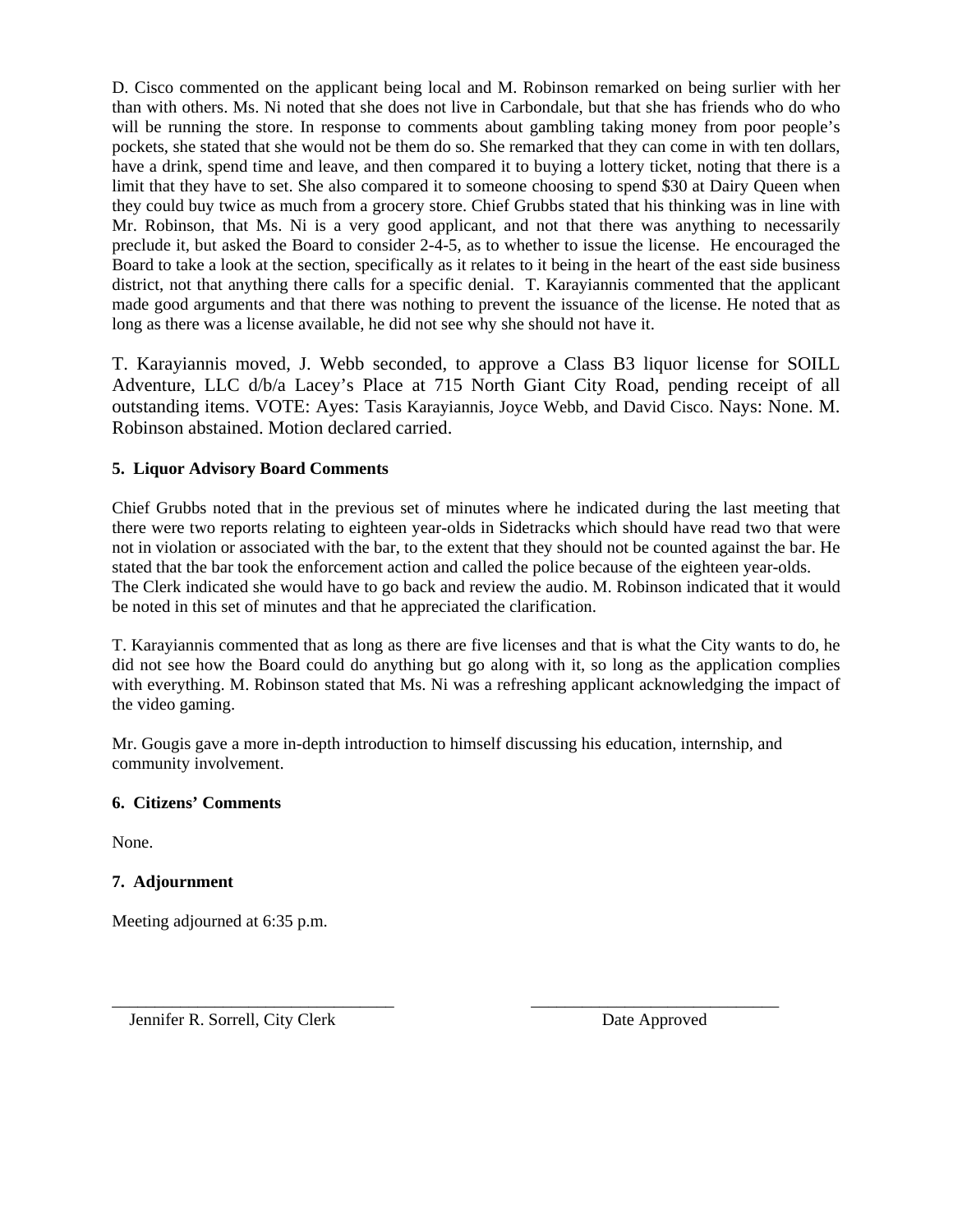# **CITY OF CARBONDALE, ILLINOIS FOREIGN FIRE INSURANCE BOARD**

# **MEETING MINUTES 5:00 PM, DECEMBER 11, 2014 FIRE STATION #1, 600 E. COLLEGE**

**PRESENT:** CHIEF JOHN MICHALESKO, KEVIN MILLER, RON STOLZ, D.W. PRESLEY, DYLAN FAIRFIELD, SEAN SHERWOOD **ABSENT:** WESLEY CLEMMONS **GUESTS**: None

# **CALL TO ORDER**

Meeting was called to order at 5:00 PM.

# **MINUTES OF PREVIOUS MEETING**

Sherwood made a motion to approve the minutes on October 9, 2014, Miller seconds and all in favor.

# **TREASURER'S REPORT**

THE CIRRENT BALANCE WAS \$68,405.16 WITH OUTSTANDING EXPENDITURES TOTALING \$6,589.30, LEAVING A AVAILABLE BALANCE OF \$61,815.86. OUTSTANDING EXPENDITURES INCLUDED USAR FOG (\$46.32), PRO 650 SCANNER (\$99.99), KNOX KEY SECURE (\$5,875.00), AND MEDIACOM (\$567.99). MICHALESKO MADE A MOTION TO APPROVE THE REPORT, FAIRFIELD SECONDS AND ALL IN FAVOR.

# **UNFINISHED BUSINESS**

USAR FOG's had not been purchased because shipping had not been approved. Michalesko made a motion for \$50.00 to purchase the FOG's with shipping. Fairfield seconds and all in favor. Mediacom bills had increased, research was going to be done to figure out why the price has gone up. Presley made a motion to approve \$400.00 for Mediacom to cover costs up to February. Miller seconds, Michalesko opposed, majority passes motion.

# **NEW BUSINESS**

A motion was made by Presley to purchase a new office chair for the AC's office at station 2 for \$278.24, Michalesko seconds and all in favor. Presley made a motion to purchase pots, pans, and kitchen utensils for both stations for \$1000.00, Stolz seconds and all in favor. Motion was made by Presley to purchase an air hose reel and two sets of Dewalt batteries for \$375.00, Miller seconds and all in favor. Presley made a motion to purchase high rise pack items and stream lights for Q-12 for \$2,990.71, Stolz seconds and all in favor. A request had been given for loading ramps for the utility trailer. The statement was made that we already have ramps in storage, no motion given. Discussion was made about the Wi-Fi signal in station 2, as a request had been submitted for boosters to increase signal strength. It was decided that the IT department for the city would be contacted to evaluate the situation and decide what was needed. Miller made a motion to purchase a sound bar for the TV at station 2 for \$99.99, Stolz seconds, Michalesko opposes, majority passes motion. A request had been submitted for a dolly for the snow plow on Brush 5. The snow plow was to be stored at the city garage when not in use, thus no motion given. A motion was made by Stolz to purchase a Dewalt radio for station 2 and Miller seconds. Michalesko, Presley, and Sherwood oppose, motion fails. Motion was made by Michalesko to purchase a search marking kit for \$200.00, second by Sherwood and all in favor. Motion was made by Miller to purchase a pump can and bracket for E-4 for \$554.98, Stolz seconds and all in favor. Presley made a motion to purchase a DC cable for the spotlight on E-4 for \$7.99, Miller seconds and all in favor. Presley made a motion to purchase two Christmas trees, two indoor timers, and an outdoor timer for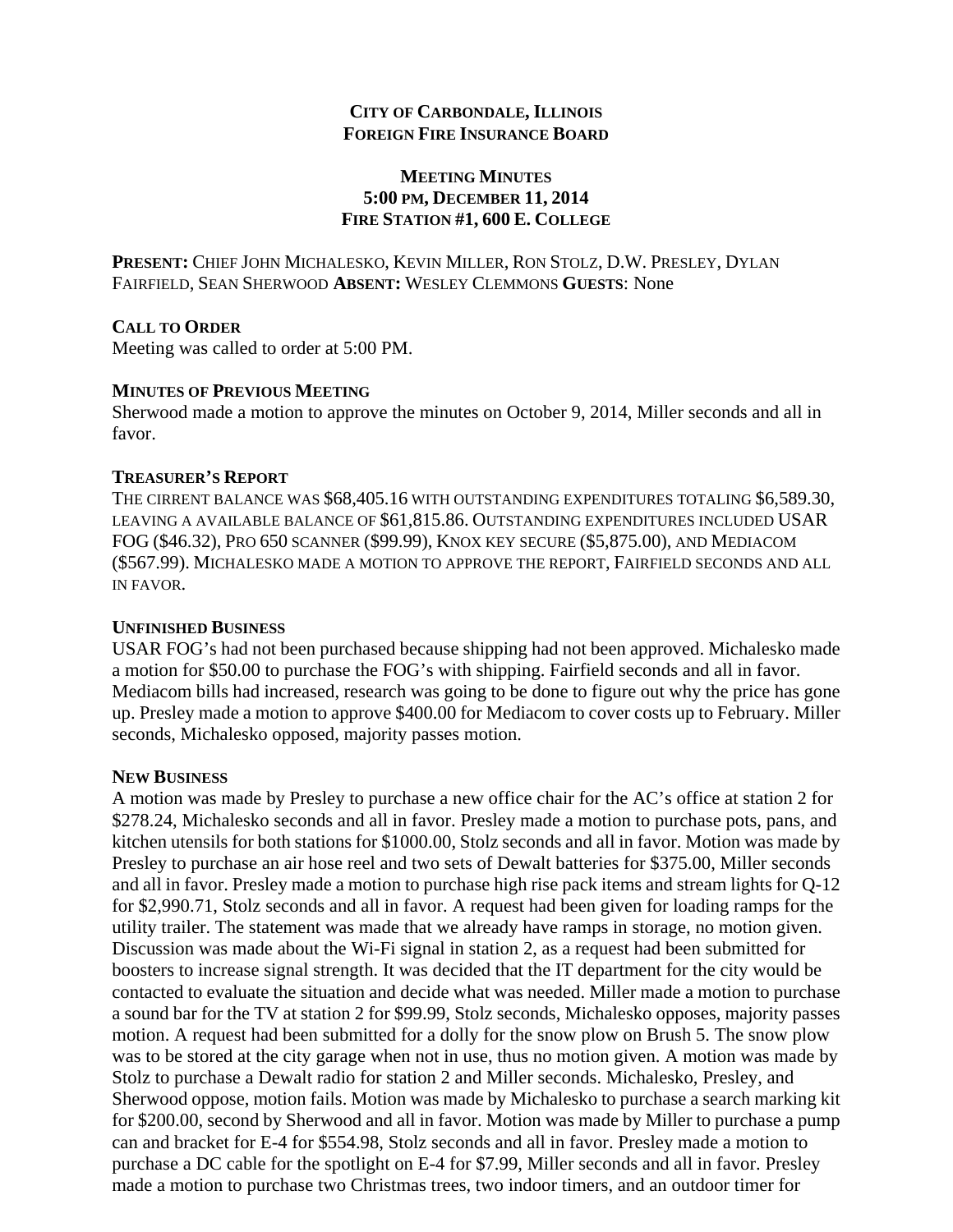\$350.00 and Michalesko seconds. Stolz opposes, majority passes motion. Motion was made by Presley to update the city code to make consistent with state statutes. Stolz seconds and all in favor. The schedule for the 2015 meetings was given, Stolz made a motion to accept the schedule with the address being updated for station 2. Michalesko seconds and all in favor.

# **Guest Comments and Questions**

None.

# **ANNOUNCEMENTS AND ADJOURNMENT**

The next meeting was to be held on February 12, 2015. Michalesko made a motion to adjourn, Presley seconds and all in favor at 6:17 PM.

Dylan Fairfield, Secretary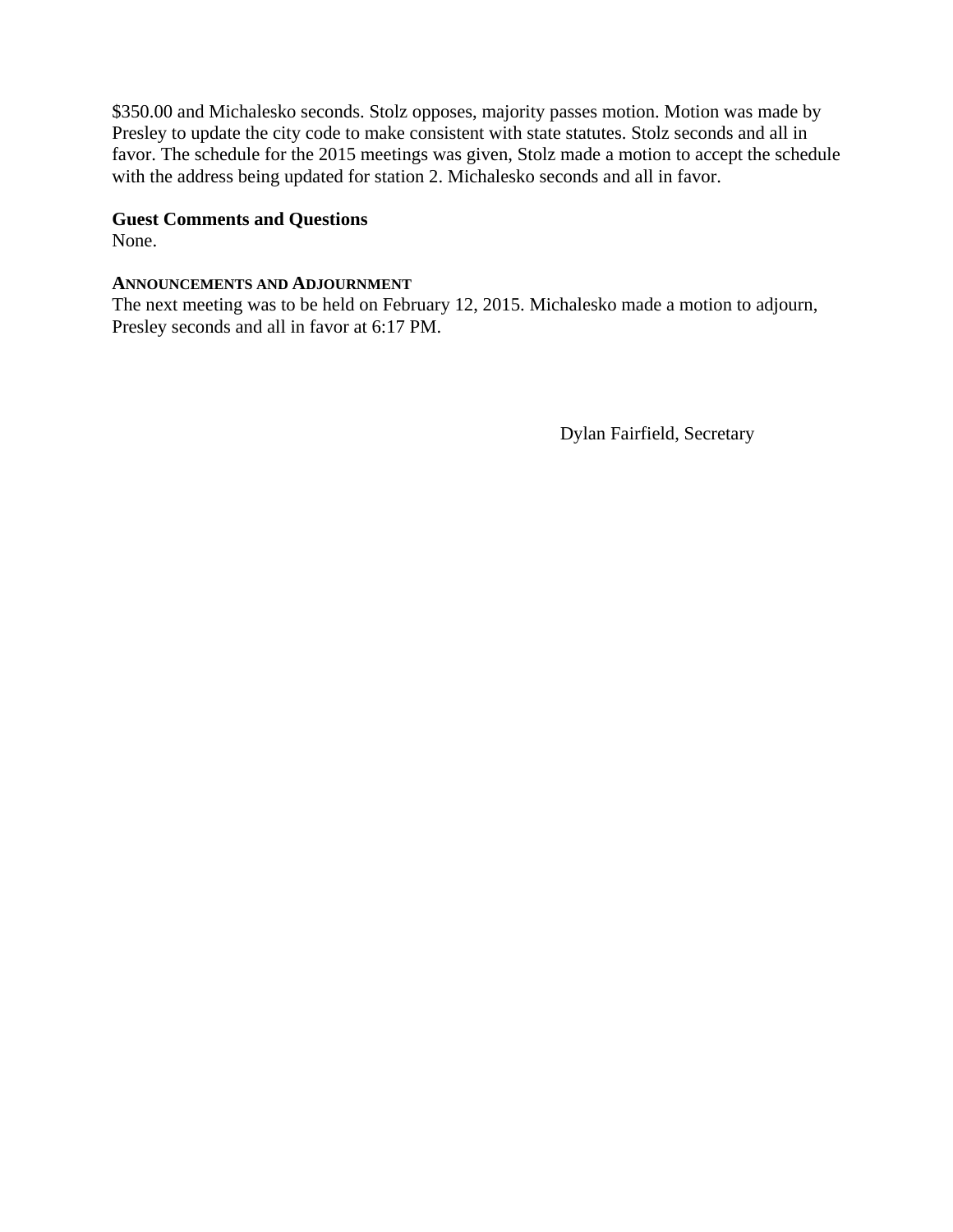# **CITY OF CARBONDALE, ILLINOIS FOREIGN FIRE INSURANCE BOARD**

# **MEETING MINUTES 5:00 PM, JANUARY 29, 2015 FIRE STATION #2, 401 N. GLENVIEW**

**PRESENT:**.Chief John Michalesko, Ron Stolz, Kevin Miller, D.W. Presley, Wesley Clemmons, Dylan Fairfield, Sean Sherwood. **ABSENT:** NONE. **GUESTS**: Carl Sisk, Brad Lam, Rob Miller.

# **CALL TO ORDER**

Meeting was called to order at 5:01 PM.

#### **NEW BUSINESS**

Stolz made a motion to purchase rims, lug nut covers, and installation for Q-12 for \$3,521.95. Sherwood seconds and all in favor.

# **Guest Comments and Questions**

None.

#### **ANNOUNCEMENTS AND ADJOURNMENT**

Fairfield made a motion to adjourn, Stolz seconds and all in favor at 5:14 PM.

Dylan Fairfield, Secretary